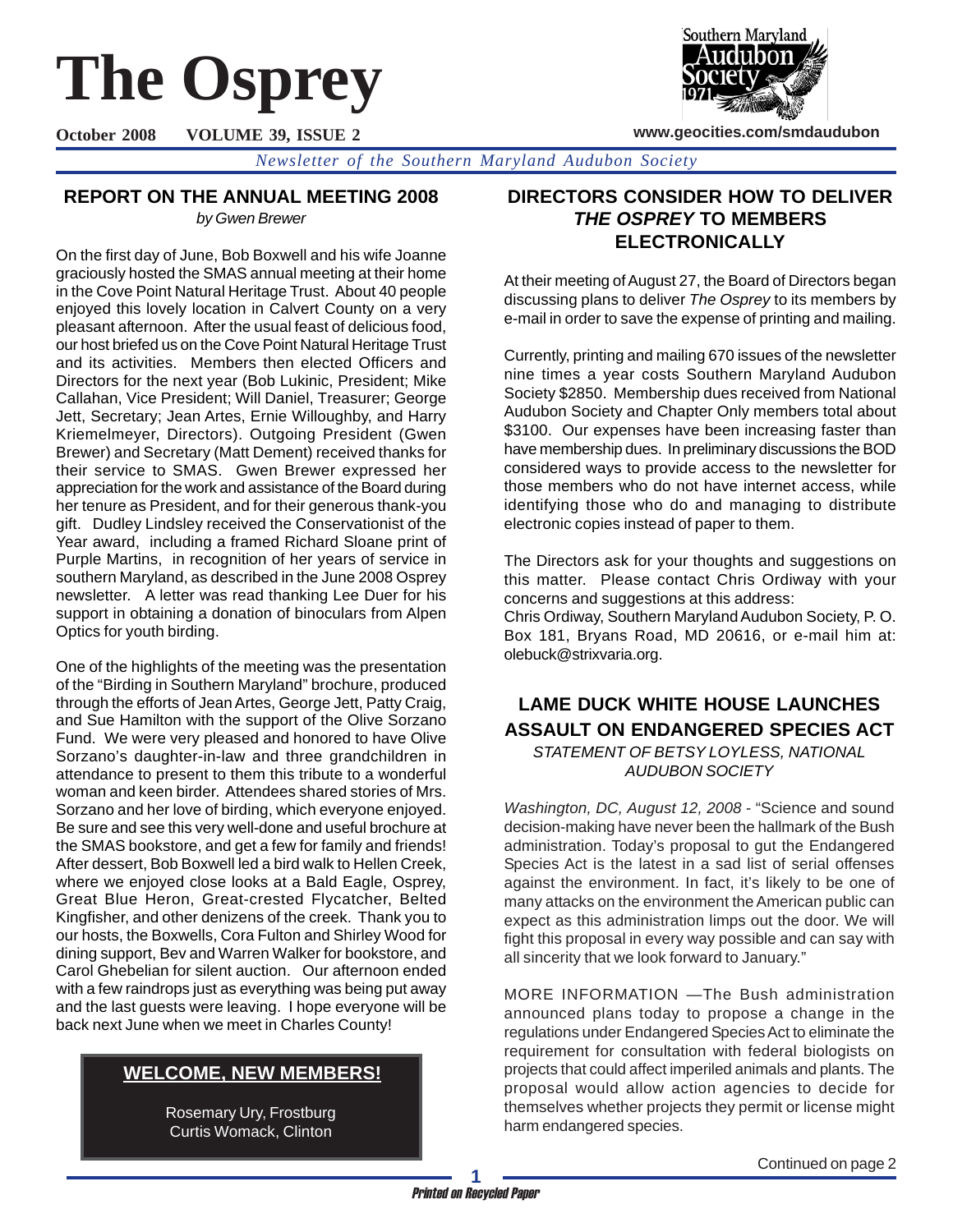While details are sketchy, Audubon expects the proposal will be the most significant, detrimental change to the ESA program in years. According to news reports, the proposal will be subject to a very short, 30-day comment period, after it is published in the Federal Register. Audubon's activists are mobilizing to resist the change.

The strongest federal safeguard against the extinction of bird species in the United States is the ESA. Enacted in 1973, the ESA has helped save some of America's most critically imperiled birds and wildlife, including species like the Bald Eagle, the Peregrine Falcon, the Gray Wolf, the Grizzly Bear, and the Whooping Crane.

## **REPORTS FROM THE FIELD**

#### **Rare Black-headed Gull in P. G. County, by George Jett.**

On August 11, Fred Shaffer went kayaking in the Patuxent River. He put in at Trueman's Landing in Eagle Harbor in southern Prince George's County. While out in his kayak, Fred found an adult, winter plumage Black-headed Gull (BHGU). Fred also found a hybrid gull that may have BHGU and Ring-billed (RBGU) parentage. The hybrid may be the more interesting bird for some of us. The BHGU was still being seen on September 1. Go look if you have time.

BHGU is a rare bird in Maryland but has been seen in 14 counties. It is normally found here only in winter from late November thru early April. This bird may be the first summer record for Maryland. Although BHGU has a black or dark brown head in breeding, as the name implies, key field features for winter (basic) plumage are reddish bill and legs, a pale mantle (back), black wing tips, white underparts, a black spot behind the eye. In flight, a bold white wedge in the upper primaries, similar to Bonaparte's Gull, is notable. All of these features can be seen in the photo below, taken on August 30, 2008. BHGU (16 inches) is slightly smaller than RBGU (17 1/2 inches).

Looking at the image of the putative hybrid below, you can see characteristics of both BHGU and RBGU. The hybrid has a faint hood pattern, and white and black wing pattern similar to BHGU, but the bill and legs are yellowish. The bird was similar in size to RBGU, but this can't be seen in the image. Most gull experts that viewed this image agreed on the suspected parentage of BHGU X RBGU. Further discussion is for the more initiated, and generally would bore most Osprey readers, so I have spared you - this time. Gulls and ducks often hybridize, but I don't know of another example of hybridization of these two species.

For potential gull geeks, I refer you to two of the better references on gulls. They are:

*Gulls of North America, Europe, and Asia* by Klaus Malling Olsen and Hans Larsson; Princeton University Press.

*Gulls of the Americas* by Steve N.G. Howell and Jon Dunn, Houghton Mifflin Company.

I suggest doing a Google search if you are interested in furthering your studies on this very complex and interesting groups of birds.

I thank Fred for his keen interest in gulls, and for sharing this great find with us.



Black-headed Gull in winter plumage photographed by George Jett 30 August, 2008 on Patuxent River near Eagle Harbor. This and other photos may be viewed in color in this issue of *The Osprey* at www.geocities.com/ smdaudubon.

#### **Black-headed Gull on the Patuxent by Tyler Bell.**

Fred Shaffer, an active birder in Anne Arundel and Prince George's Counties, was kayaking August 11 on the Patuxent River near Eagle Harbor on the PG side of the river. There are several piers in this area and in sorting out the loafing gulls there, he was rewarded with an adult, winter plumaged Black-headed Gull as well as some sort of hybrid gull that people speculate is a Black-headed Gull X Ring-billed Gull.

Jane Kostenko and I drove to Eagle Harbor on August 17. The hybrid gull was sitting on a piling behind a private residence. We checked out the field marks and were under the false impression that this bird was the Black-headed Gull. George Jett and Gwen Brewer arrived shortly thereafter. George was skeptical because the underwing pattern was much too pale for Black-headed Gull, but fired off several gigabytes worth of images anyway. There was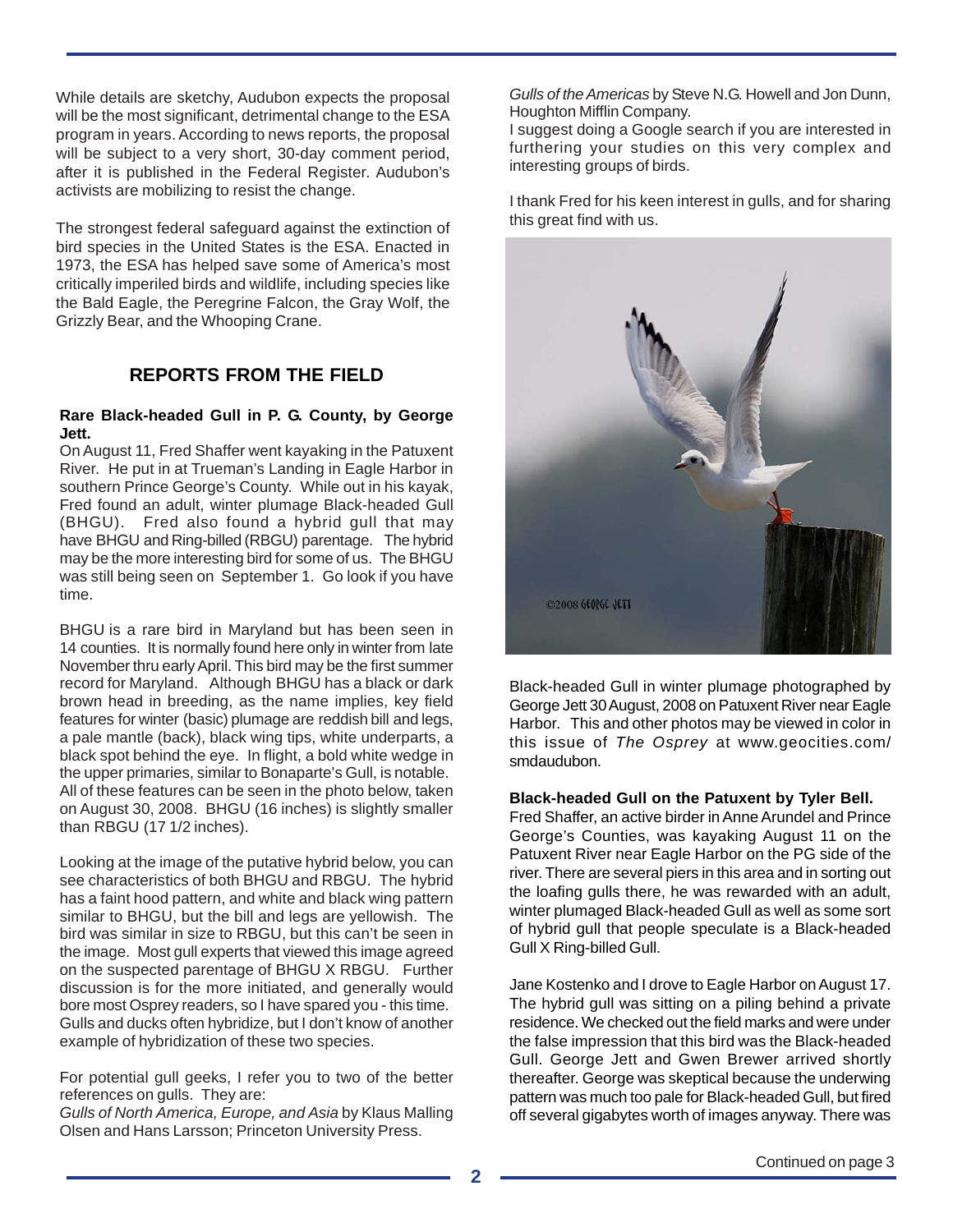some discussion about George's photos and several people concluded that we had seen the hybrid.

So, on August 22, Jane and I went back and this time the actual Black-headed Gull was preening in the water. Compared to the hybrid gull, which was also still present, the Black-headed Gull was quite obvious. The bird had the typical bright red legs and feet and bright red bill with a black tip. The underwing was mostly black with the outermost primaries being extensively white. The upperwing is very pale gray with extensive white on the leading edge of the wing with black apical tips to the primaries.

We were happy to see the real McCoy as Black-headed Gull was a new bird for us in Maryland. We've seen them before, twice, in Delaware (once on a SMAS trip we were leading) but they had escaped us in Maryland. We took many photos using a 300mm lens which wasn't nearly enough magnification. Jane suggested putting the camera up to the lens of our Leica spotting scope. The results were much better than either of us imagined. However, one must be careful to clean the eyepiece before attempting this as every dust mote shows clearly in the photos!



Possibly a hybrid Black-headed X Ring-billed Gull, photographed by George Jett 17 August near Eagle Harbor.

# **GOP DRILL BILL IS WRONG PRESCRIPTION FOR THE U.S.**

*STATEMENT OF BETSY LOYLESS, AUDUBON'S DONAL O'BRIEN CHAIR FOR POLICY AND ADVOCACY*

*Washington, DC, July 23, 2008* - "After millions of acres have been surrendered to oil companies by the Bush administration in recent years, with no positive impact for consumers, must we really now sacrifice the safety of our beaches and our last wild places?

"The U.S. has an energy crisis on its hands. It's disappointing that Big Oil is dictating the GOP leadership's response in the face of this crisis. It's stunning that rather than putting consumers first, the response from the industry's allies in Congress is to pursue the same tired policies that have lucratively served the oil industry while running up gas prices.

"The energy crisis is profoundly painful, but it is also an opportunity. We have an opportunity to truly get off of oil and reinvent our economy with clean renewables that will end our addiction, clean up our skies, create jobs and solve global warming."

MORE INFORMATION. Audubon believes today's announcement is emblematic of the oil industry's strategy to leverage high gas prices to gain ever more drilling rights. This bill introduced by some of the industry's chief allies in Congress comes just days before second quarter profits are announced by the industry. The heart of the GOP bill calls for expanded drilling offshore and in the Arctic National Wildlife Refuge.

Millions of acres have been made available already for oil development by the Bush administration in recent years, and that activity has only padded industry profits as gasoline prices have doubled for consumers. Audubon is recommending policies that lessen the nation's addiction to dirty fossil fuels, such as rapid expansion of renewable energy development in areas like wind and solar.

Recent studies by the Bush Administration's own Energy Information Administration (EIA) have shown that expanded drilling offshore and in the Arctic Refuge would have little impact on supply before 2030 and an "insignificant" impact on prices at the pump. For example, in a May 2008 study, "Analysis of Crude Oil Production in the Arctic National Wildlife Refuge," the EIA found that if Congress authorized drilling this year, no oil would be available before 2018. What's more, the price impact translates to just a penny or two at the gas pump. As the study concludes, Arctic Refuge "oil production is not projected to have a large impact on world oil prices." The report also notes that even this extremely minor price impact could be neutralized by OPEC reducing its oil exports by an equal amount.

**Now in its second century, Audubon connects people with birds, nature and the environment that supports us all. Our national network of community-based nature centers, chapters, scientific, education, and advocacy programs engages millions of people from all walks of life in conservation action to protect and restore the natural world.**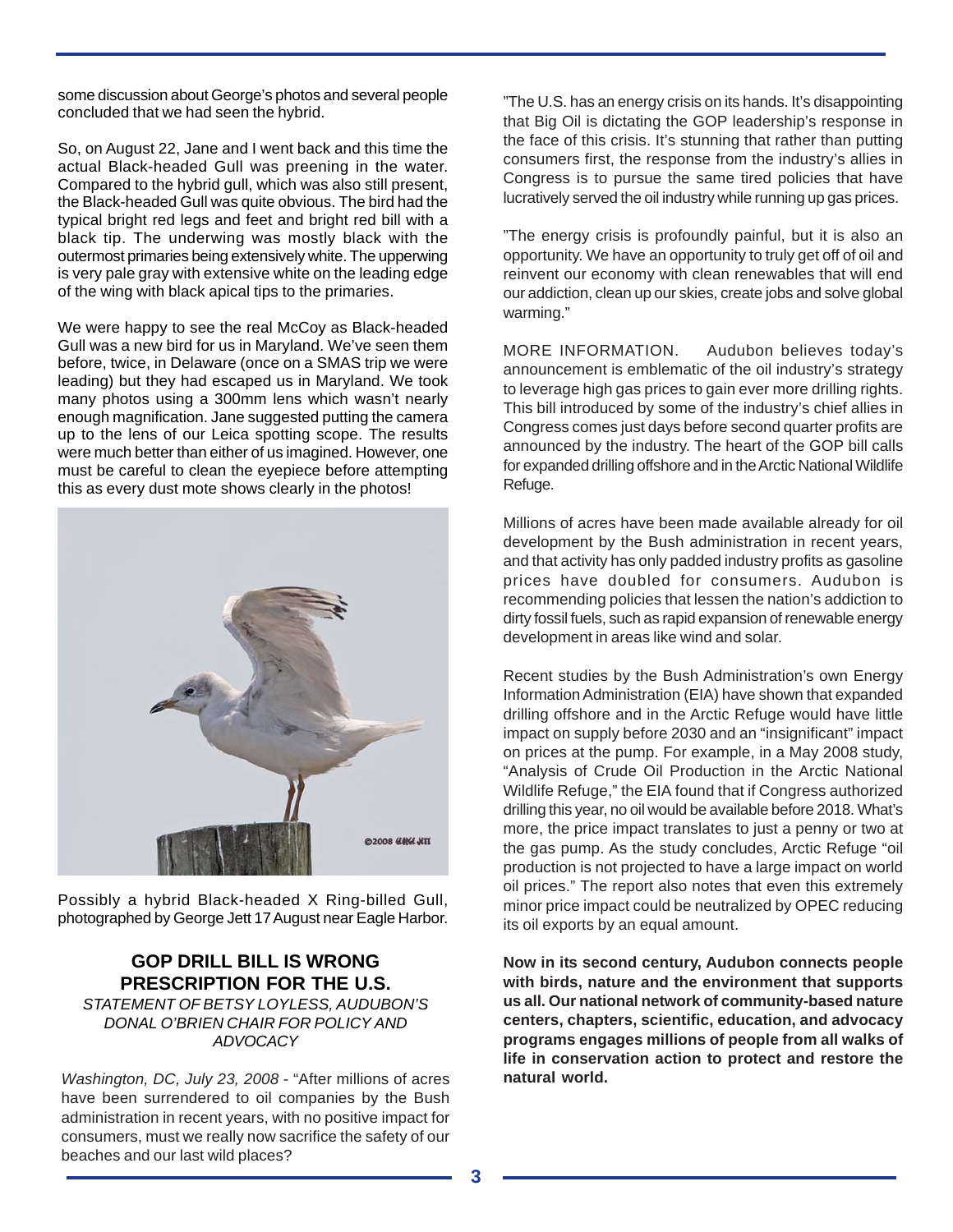# **ALASKA'S TESHEKPUK LAKE SAVED!**

## *AUDUBON CAMPAIGN BRINGS VICTORY FOR UNIQUE ALASKA HABITAT*

*Washington, DC, July 22, 2008* --The Interior Department recently announced its "Record of Decision" regarding leasing parts of Alaska for oil and gas development in the Northeast National Petroleum Reserve-Alaska (NPRA) for at least 10 years. According to the ROD, drilling would be deferred around Teshekpuk Lake for a decade. The decision came after a lawsuit filed by Audubon blocked a controversial September 2006 lease sale in that area.



According to Stan Senner, executive director of Audubon Alaska, "This decision acknowledges the international importance of the Teshekpuk wetlands. Audubon believes that the wildlife habitats north and east of the lake deserve permanent protection- and this decision falls short of that goal- but we are pleased that B.L.M. [the Bureau of Land Management, an agency of the Interior Department] has removed any immediate threat of oil and gas leasing."

Eleanor Huffines, Alaska Regional Director for The Wilderness Society, said, "We thank Secretary Kempthorne for responding to the outpouring of public opposition to oil and gas leasing in the Teshekpuk wetlands. This decision lifts the immediate threat of leasing so that conservationists, subsistence users, scientists, sportsmen and others can work to secure permanent protection, which is part of a balanced approach to oil and gas development in the larger NPRA."

Conservationists have strongly advocated that the Teshekpuk wetlands should be closed to leasing, while the Secretary's decision only defers leasing in that area.

"The 10-year deferral of leasing in the Teshekpuk wetlands is only an administrative action, which can be changed by a future administration. Ultimately, it is our hope and goal that Congress will provide permanent protection for this unique, globally significant wildlife area," said Cindy

Continued on page 5

## **FOSTER PARENTS NEEDED**



Southern Maryland Audubon Society sponsors the banding of nestling birds of prey, or raptors, with serially numbered aluminum bands in cooperation with the Bird Banding Laboratory of the U. S. Department of the Interior, as part of our bird research and conservation activities in Southern Maryland. Limited numbers

of Osprey and Barn Owl nestlings become available each year for adoption. The gift of \$10 for an Osprey adoption, or of \$25 for a Barn Owl adoption, contributes to a special fund for the support of raptor research and raptor conservation projects. The foster parent receives:

- A certificate of adoption with the number of the U. S. Department of the Interior band, and the location and date of the banding.
- Information on the ecology and migration patterns of the species, photo of a fledgling, and any other information on whereabouts or fate of the bird that may be available.

Interested? Here's how to become a foster parent of an Osprey or a Barn Owl. Send \$10.00 for each Osprey, or \$25 for each Barn Owl to:

**Southern Maryland Audubon Society ATTN: Adoption Program 11350 Budds Creek Rd. Charlotte Hall, Maryland 20622**



<u> De la Carlo de la Carlo de la Carlo de la C</u>

| ADOPT A RAPTOR                                                         |  |  |  |  |  |  |
|------------------------------------------------------------------------|--|--|--|--|--|--|
| Name:                                                                  |  |  |  |  |  |  |
| Address:                                                               |  |  |  |  |  |  |
|                                                                        |  |  |  |  |  |  |
|                                                                        |  |  |  |  |  |  |
| I wish to adopt (check one):                                           |  |  |  |  |  |  |
| (number of) Osprey, \$10.00 each<br>(number of) Barn Owl, \$25.00 each |  |  |  |  |  |  |
| Amount Enclosed:                                                       |  |  |  |  |  |  |
| (Make checks payable to:<br><b>Southern Maryland Audubon Society)</b>  |  |  |  |  |  |  |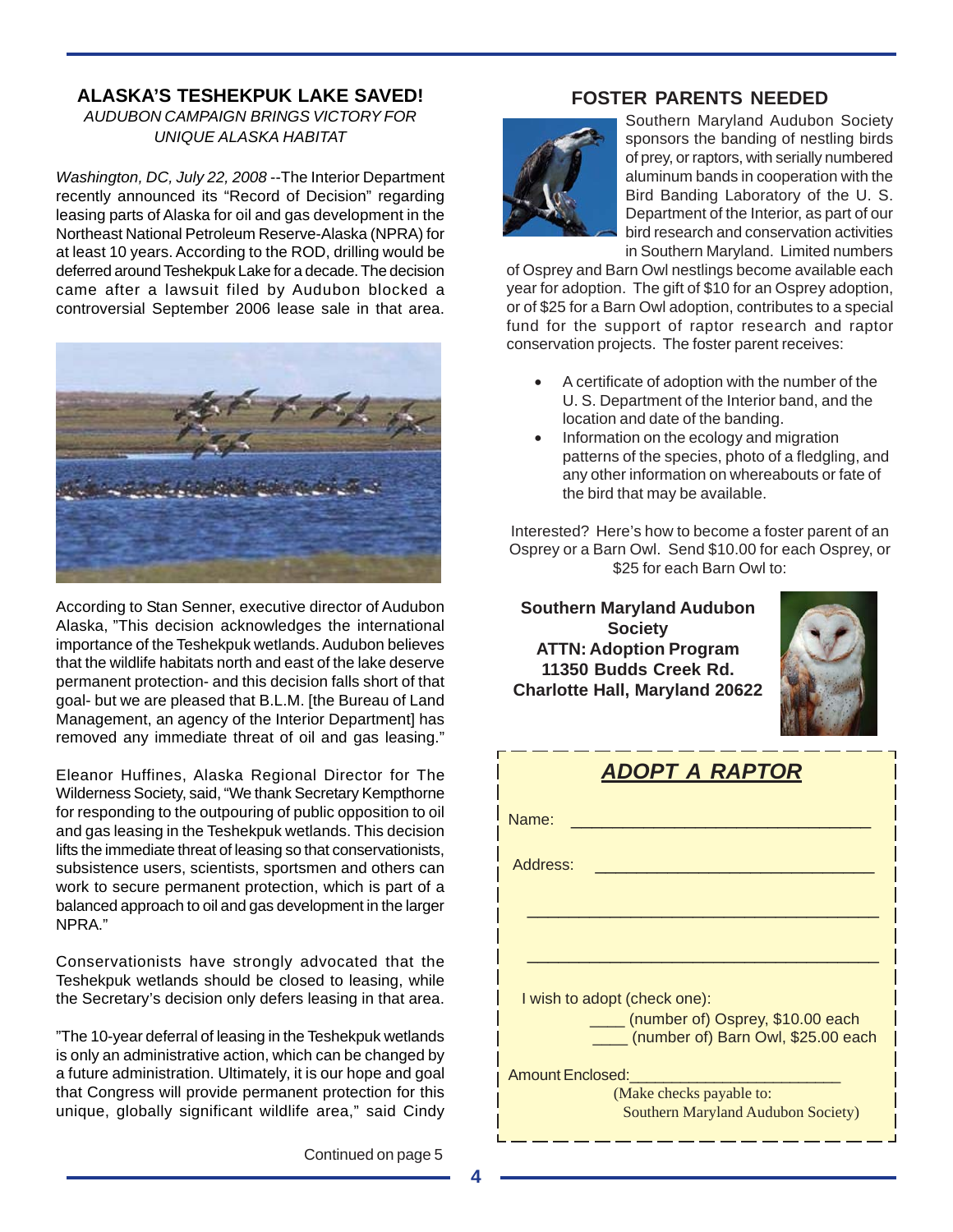Shogan, executive director of the Alaska Wilderness League in a statement last spring.

In September 2006, BLM had scheduled a lease sale in Northeast NPRA that opened previously closed areas around Teshekpuk Lake. This highly controversial action was opposed by many in the conservation community, sportsmen's organizations, Alaska Native organizations, and others. At the last minute, a federal district judge vacated BLM's Record of Decision because the agency had failed to consider the cumulative environmental effects of simultaneous leasing programs in Northeast and Northwest NPRA. In August 2007, BLM released a draft SEIS/IAP, which resulted in about 150,000 public comments, mostly in opposition to expanded leasing around Teshekpuk Lake.

The Teshekpuk wetlands provide breeding, molting and resting habitat for more than one million migratory birds. The Teshekpuk wetlands are the most important goose molting habitat in the entire Arctic. The Teshekpuk Lake Caribou Herd is a major resource for subsistence hunters from seven North Slope communities. Conservationists are concerned that oil and gas activities would fragment the landscape, and wildlife populations would decline when faced with the combined effects of widespread oil and gas activity (both on- and offshore) and global warming, which is already affecting the area.

|               | <b>HELP SMAS PROVIDE BINOCULARS FOR SCHOOL AND YOUTH</b><br><b>ENVIRONMENTAL EDUCATION PROGRAMS</b> |  |  |  |
|---------------|-----------------------------------------------------------------------------------------------------|--|--|--|
|               | <b>DONATION FOR BINOCULAR FUND (tax deductible)</b>                                                 |  |  |  |
| Your name:    | Amount:                                                                                             |  |  |  |
| Your address: |                                                                                                     |  |  |  |
|               | <b>Mail to: Southern Maryland Audubon Society</b><br>P.O. Box 181, Bryans Road, Maryland 20616      |  |  |  |

#### ○○○○○○○○○○○○○○○○○○○○○○○○○○○○○○○○○○○○○○○○○○○○ ○○○○○○○○○○○○○○○○○○○○○○○○ **MEMBERSHIP APPLICATION**

- Please enroll me as a member of the Audubon Family and the Southern Maryland Audubon Society. I will receive the chapter newsletter, *The Osprey*, and all my dues will support environmental efforts in Southern Maryland.
- Please enroll me as a member of the National Audubon Society at the Introductory Offer. My membership will also include membership in the Southern Maryland Audubon Society. I will receive National's *Audubon* Magazine, the chapter newsletter, *The Osprey*, and support national and local environmental causes. A fraction of my dues will be returned to the local chapter.

**5**

|   |                                                                                                             |                                                                         | Mail to: Southern Maryland Audubon Society<br><b>Attn: Membership</b><br><b>P.O.Box 181</b><br><b>Bryans Road, MD 20616</b> |      |
|---|-------------------------------------------------------------------------------------------------------------|-------------------------------------------------------------------------|-----------------------------------------------------------------------------------------------------------------------------|------|
|   | <b>Chapter-Only Dues</b> (new/renewal)<br>Make check payable to<br><b>Southern Maryland Audubon Society</b> | National Dues, Make check payable to<br><b>National Audubon Society</b> |                                                                                                                             |      |
| ⊔ | Individual/Family $_{20}$ $_{2yr}$ \$20 $_{2yr}$ \$38 $_{3yr}$ \$56                                         |                                                                         | Introductory Offer - 1 year                                                                                                 | \$20 |
| ப | Senior/Student 1yr \$15 2yr \$28 3yr \$42                                                                   | ப                                                                       | Introductory Offer $-2$ year                                                                                                | \$30 |
| ❏ | Senior (0ver 62) $$250$                                                                                     |                                                                         | Senior/Student                                                                                                              | \$15 |